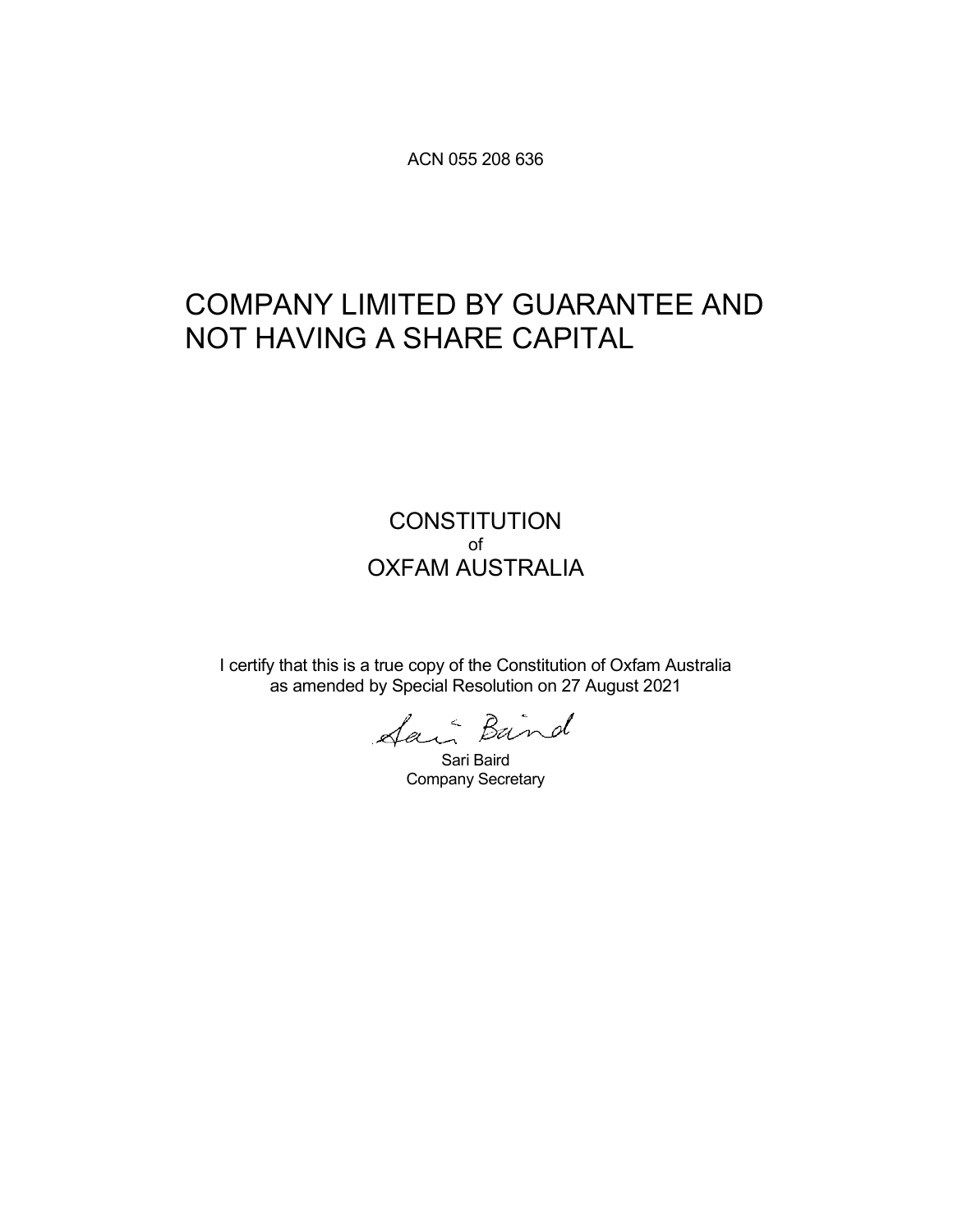# CONTENTS

| $\mathbf{1}$    |                                                             |  |
|-----------------|-------------------------------------------------------------|--|
| 2.              |                                                             |  |
| 3.              |                                                             |  |
| 4.              |                                                             |  |
| 5.              |                                                             |  |
| 6.              | Winding Up the Company: Contributions by Guarantor Members4 |  |
| 7.              | Winding Up the Company: Distribution of Surplus Property4   |  |
| 8.              |                                                             |  |
| 9.              |                                                             |  |
| 10.             |                                                             |  |
| 11 <sub>1</sub> |                                                             |  |
| 12 <sub>1</sub> |                                                             |  |
| 13 <sub>1</sub> |                                                             |  |
| 14              |                                                             |  |
| 15.             |                                                             |  |
| 16.             |                                                             |  |
| 17.             |                                                             |  |
| 18.             |                                                             |  |
| 19.             |                                                             |  |
| 20.             |                                                             |  |
| 21.             |                                                             |  |
| 22.             |                                                             |  |
| 23.             |                                                             |  |

# **1. 1. Definitions and Interpretations**

#### 1.1 **1.1 Definitions**

In this Constitution unless the context otherwise requires:

**"Board"** means the Directors of the Company from time to time

**"Chair"** means the chair of the Board elected pursuant to Article 12.1;

**"Company"** means Oxfam Australia ACN 055 208 636

**"Company Secretary"** means the person appointed to the Company Secretary position pursuant to Article 16.1.10;

**"Constitution"** means the Constitution contained herein, as amended from time to time

**"Deputy Chair"** means the deputy chair of the Board elected pursuant to Article 12.1

**"Director"** means those persons appointed to the Board from time to time pursuant to Article 15

**"Chief Executive"** means the person appointed to the Chief Executive position pursuant to Article 14.3.4

**"General Meeting"** means a meeting of the Guarantor Members

**"Guarantor Member"** means a member of the Company having the obligations pursuant to Articles 5 and 6 of this Constitution and without limitation, the right to vote at general meetings

**"Law"** means the *Corporations Act 2001* (Cth), the Australian Charities and Not-for-profits Commission Act 2012; the Charities Act 2013 (Cth), or any predecessor or successor to each Act for the time being in force in relation to the Company

**"Member"** means an individual who is a supporter of the Company and who meets the criteria prescribed pursuant to Article 13 but who is not thereby a Guarantor Member for the purposes of the Law and this Constitution unless and only for so long as the individual becomes a Director and a Guarantor Member in accordance with this Constitution

**"Nominations Committee"** means the nominations committee established by the Board pursuant to Article 17.4

**"Office Bearer"** means the Chair or Deputy-Chair

**"Principal Purpose"** shall mean the purpose set out in Article 3.1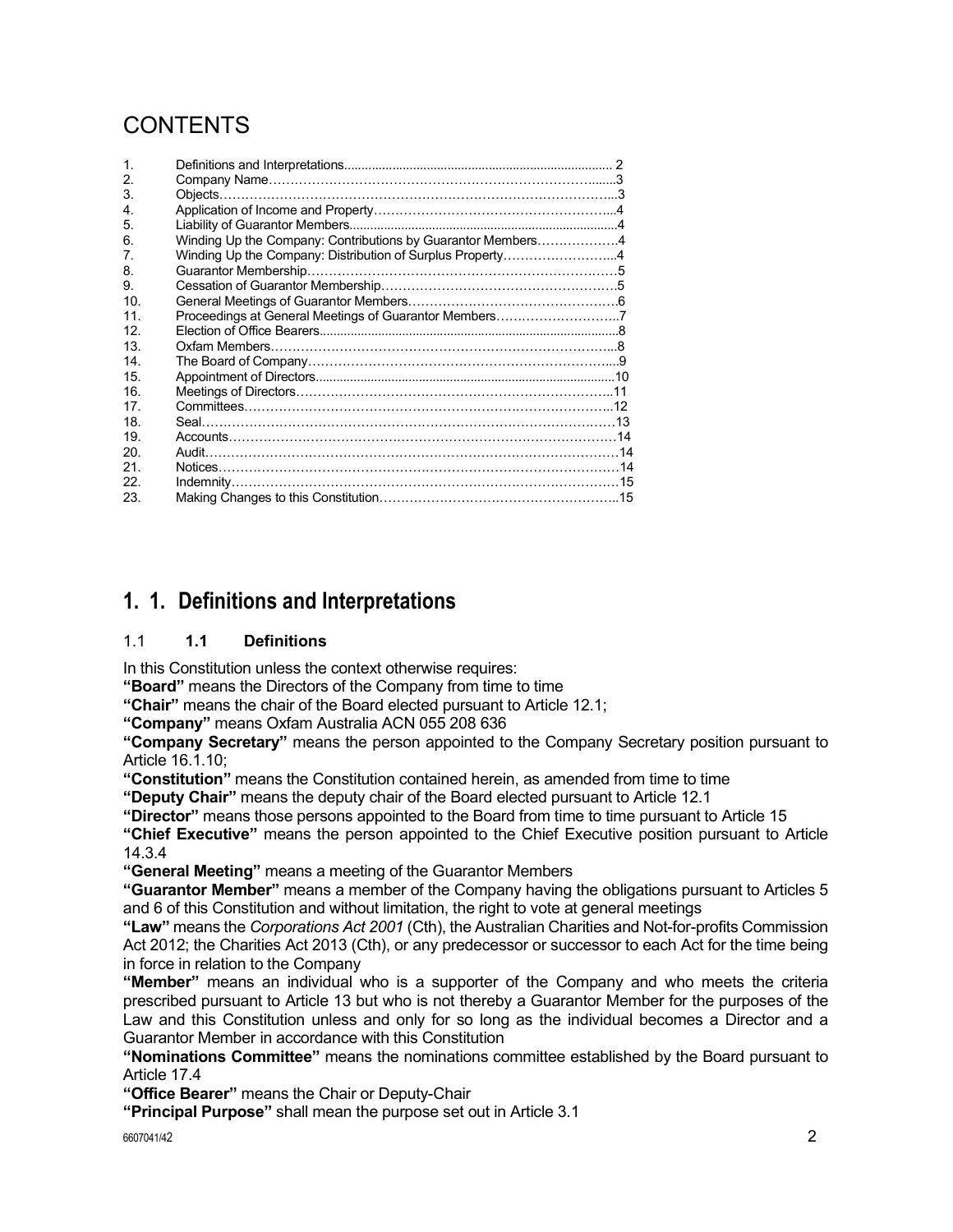**"Salaried Staff"** means and includes full-time and part-time, permanent employees of the Company **"Seal"** means the common seal of the Company

**"Staff Participant"** means the participant elected from and by the Salaried Staff pursuant to Article 14.2 from time to time and having the right to attend, speak at and receive notices of Board and Company meetings but no right to vote and not being a Director or Guarantor Member

#### **1.2 Presumptions of Interpretation**

- (a) In this Constitution unless the context otherwise requires, words importing the singular include the plural and vice versa and a reference to any gender includes both genders.
- (b) Unless the context otherwise requires, words or expressions contained in this Constitution shall be interpreted in accordance with the provisions of the Law.
- (c) In this Constitution, where a period of time is specified, a reference to a day is interpreted as applying to a business day containing a period of time commencing at midnight and ending 24 hours later.

#### **1.3 Headings and Table of Contents**

The provisions of a contents table, headings, Article numbers, italics, bold print and underlining are for convenience of reference only and shall not affect the interpretation of this Constitution.

#### **1.4 Reference to Writing**

In this Constitution, unless the context otherwise requires, expressions referring to writing shall, be construed as including references to printing, lithography, photography and other modes of representing or reproducing words in a visible form, including electronic modes.

#### **1.5 Communication of Documents**

For the purpose of this Constitution, email or facsimile communications of documents, minutes and other written communications signed by a Director or Directors shall be conclusive evidence of the signing of such documents.

### **2. Company Name**

The name of the Company is OXFAM AUSTRALIA.

### **3. Objects**

3.1 The objects for which the Company is established are:

- (a) to assist in development processes that will meet the needs of people who are suffering from hunger, poverty, disease, ignorance, economic exploitation or the effects of environmental degradation, and who wish to change their lives
- (b) to educate people living in Australia in the essential purposes of development
- (c) to conduct research into the causes of poverty and social injustice and to advocate actions that will address the problems identified
- (d) to raise funds to support development activity both overseas and in Australia and generally to support the Company in its work
- (e) to establish and maintain groups of persons throughout Australia who will actively assist in the furtherance of these objectives
- (f) to work with individuals, organisations and governments; and to affiliate with appropriate national and international organisations for the purpose of furthering these objectives. In this regard the Company shall expressly have the power to :-subscribe to, become a member of and co-operate with or amalgamate with any association or organisation,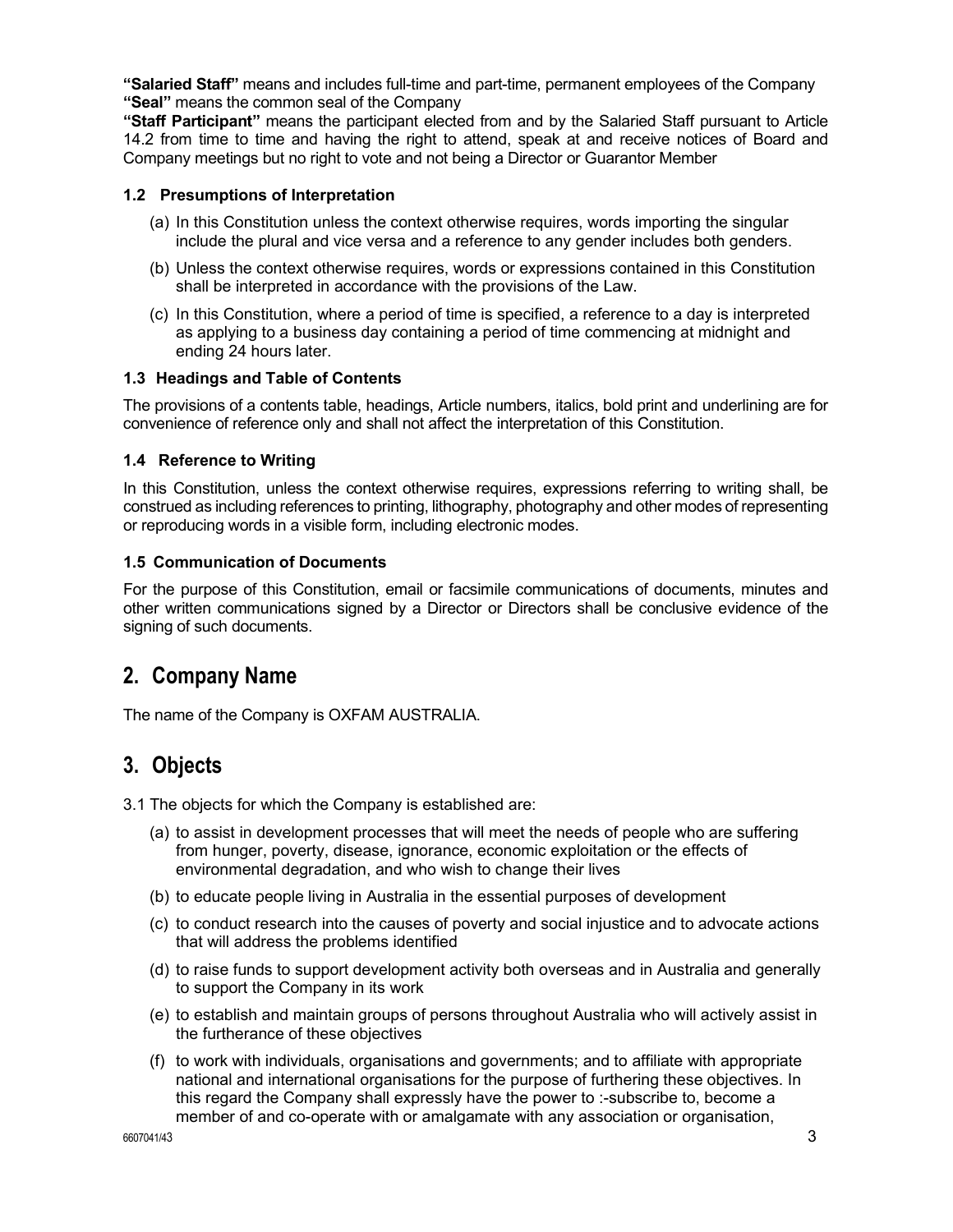whether incorporated or not, whose objects are similar to those of the Company PROVIDED THAT the Company shall not subscribe to or support with its funds or amalgamate with any association or organisation which does not prohibit the distribution of its income and property among its members to an extent at least as great as that imposed on the Company under or by virtue of Article 4 of this Constitution AND PROVIDED FURTHER THAT:

- i. nothing in this clause shall preclude the Company becoming a member of a company ("the Subsidiary") if as a result of such membership the Subsidiary is a wholly-owned subsidiary of the Company and if that Subsidiary only distributes its profits back to the Company for use solely towards the promotion of the objects of the Company.
- ii. nothing in this clause shall preclude the Company becoming a member of a company ("the Subsidiary") if as a result of such membership the Subsidiary is a part-owned subsidiary of the Company and if that Subsidiary only distributes its profits back to its owners for use solely towards the promotion of their charitable objects.

# **4. Application of Income and Property**

The income and property of the Company, however derived, shall be applied solely towards the promotion of the objects of the Company as set forth in this Constitution, and no portion thereof shall be paid or transferred, directly or indirectly by way of dividend, bonus or otherwise, to the Guarantor Members of the Company.

Provided that nothing herein contained shall prevent the payment in good faith of remuneration to any officers or servants of the Company, in return for any services actually rendered to the Company or for goods supplied in the ordinary and usual way of business, nor prevent the payment of interest at reasonable rate on money borrowed from any Guarantor Members of the Company, or reasonable and proper rent for premises demised or let by any Guarantor Member, no Director shall be appointed to any salaried office of the Company or any office of the Company paid by fees and no remuneration or other benefit in money or money's worth shall be paid or given by the Company to any Director except repayment of out-of-pocket expenses and interest on money lent or reasonable and proper rent for premises demised or let to the Company.

# **5. Liability of Guarantor Members**

The liability of Guarantor Members is limited to \$100.

# **6. Winding Up the Company: Contributions by Guarantor Members**

Every Guarantor Member undertakes to contribute to the property of the Company in the event of the same being wound up while he/she is a Guarantor Member, or within one year after he/she ceases to be a Guarantor Member, for payment of the debts and liabilities of the Company (contracted before he/she ceases to be a Guarantor Member) and of the costs, charges and expenses of winding up and for the adjustment of the rights of the contributors among themselves, such amount as may be required, not exceeding one hundred dollars (\$100.00).

# **7. Winding Up the Company: Distribution of Net Assets**

7.1 If upon the winding-up or dissolution of the Company, or in the event that the Company is endorsed as a Deductible Gift Receipt and the endorsement is revoked by the Commissioner of Taxation, there remains after satisfaction of all its debts, liabilities and expenses;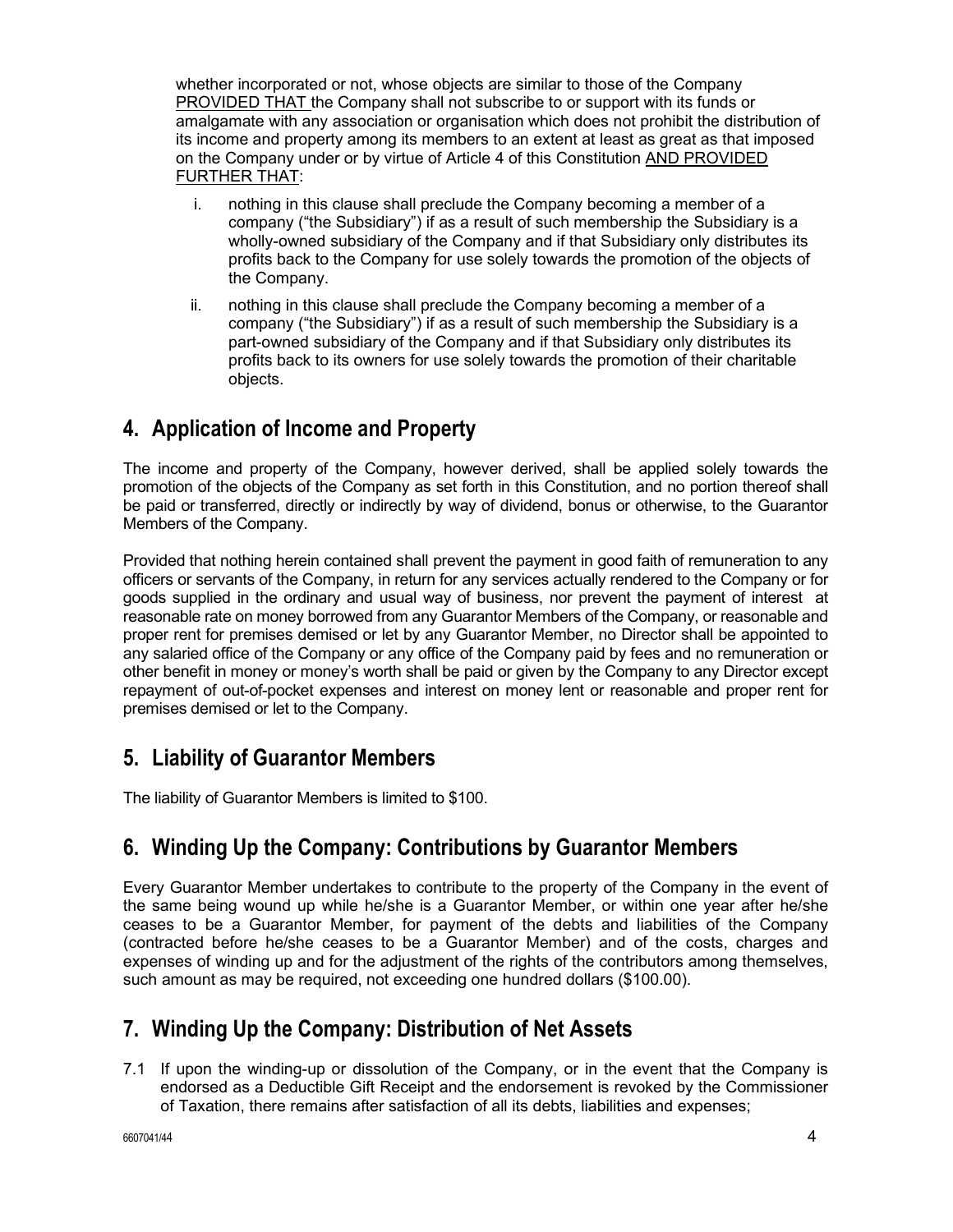- (a) gifts of money or property for the Principal Purpose received during any time that the Company is endorsed as a Deductible Gift Recipient;
- (b) contributions described in item 7 or 8 of the table in section 30-15 of the ITAA 1997 in relation to a fundraising event (as defined by section 995-1 of the ITAA 1997) held for that purpose during any time that the Company is endorsed as a Deductible Gift Recipient; and
- (c) money received by the Company because of such gifts or contributions during any time that the Company is endorsed as a Deductible Gift Receipt;

the same shall not be paid to nor distributed among the Guarantor Members, but shall be given or transferred to one or more funds, authorities, institutions or companies which is a Public Benevolent Institution and to which income tax deductible gifts may be made and which;

- (a) has similar objects to the objects of the Company as described in this Constitution; and
- (b) is required to apply its income and property solely towards the objects for which it is established; and
- (c) prohibits the distribution of profit or gain to its members in their capacity as members.
- 7.2. Any assets remaining after complying with Article 7.1:
	- (a) must not be paid or distributed to the Members; and
	- (b) will be given or transferred to such other fund, authority, institution or company which;
		- i. is charitable at Law;
		- ii. has similar objects to those of the Company as described in this Constitution; and
		- iii. is required to apply its income and property solely towards the objects for which it is established; and
		- iv. prohibits the distribution of profit or gain to its Members in their capacity as members.
- 7.3. The identity of the fund, authority, institution or company will be decided by the Guarantor Members by ordinary resolution on or before the time of the dissolution. If the Guarantor Members fail to decide the fund, authority, institution or company shall be determined by application to the Supreme Court in the State of incorporation.

### **8. Guarantor Membership**

- 8.1 Only persons appointed to the Board in accordance with this Constitution may be Guarantor Members of the Company.
- 8.2 All Guarantor Members of the Company shall sign a written consent to be a Guarantor **Member**

# **9. Cessation of Guarantor Membership**

9.1 A Guarantor Member may at any time, by giving notice in writing to the Company Secretary, resign his / her Guarantor Membership of the Company. Any notice of resignation as a Guarantor Member will also be deemed to be a notice of resignation as a Director. Notwithstanding their resignation, a Guarantor Member shall continue liable for all monies due by him / her to the Company and, in addition, for any sum not exceeding one hundred dollars (\$100.00) for which he / she is liable as a Guarantor Member of the Company under Article 6 of this Constitution.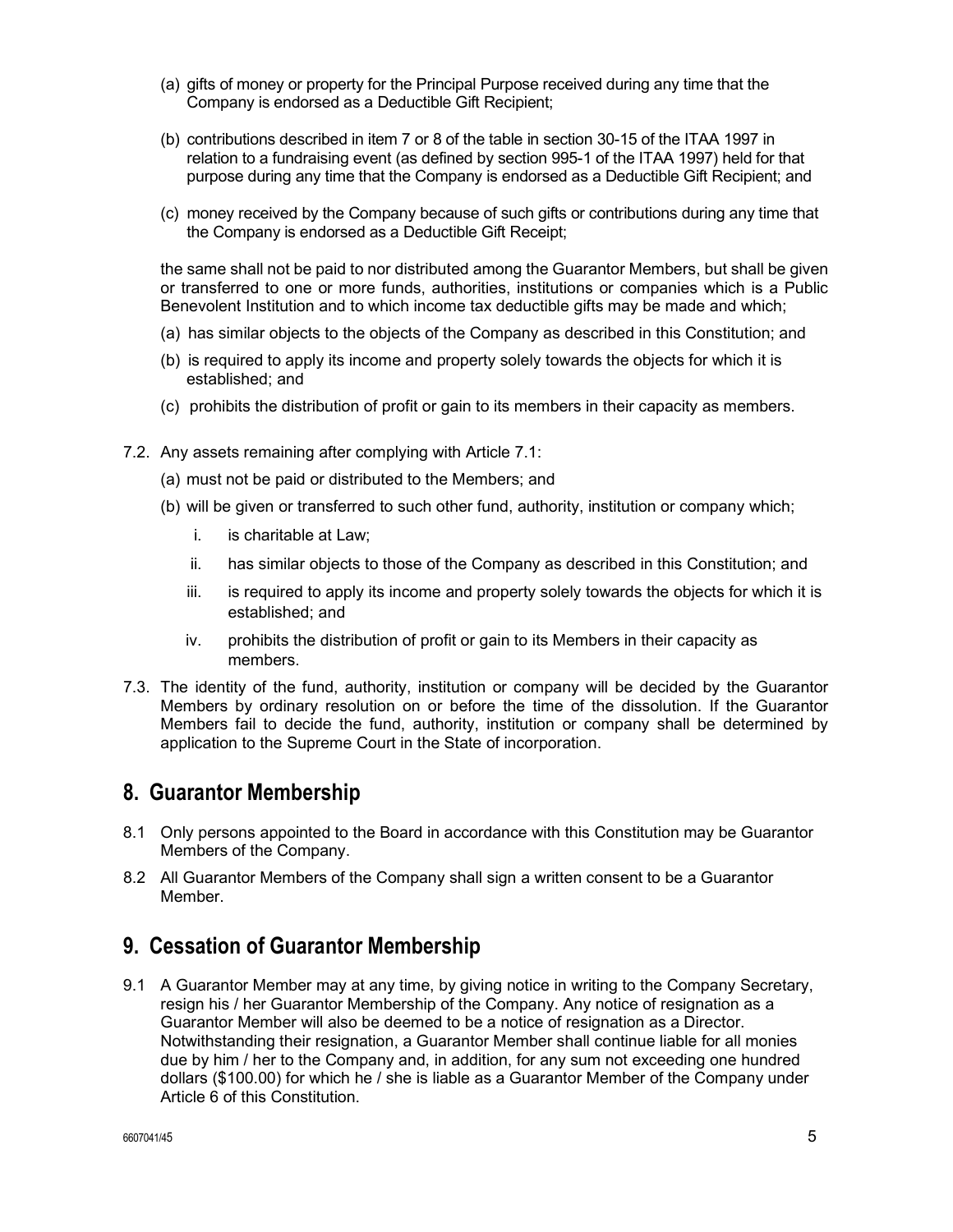- 9.2 If any Guarantor Member shall wilfully refuse or neglect to comply with any of the provisions of this Constitution or any Board & Committee Members' Code of Conduct adopted or amended by the Board from time to time, the Guarantor Members shall have power by resolution to censure, suspend or expel the Guarantor Member from the Company PROVIDED THAT:
	- (a) at least 21 days before the General Meeting of the Company at which such a resolution is considered the Guarantor Member shall have had notice of such meeting and of what is alleged against him / her and of the intended resolution, and
	- (b) he / she shall at such meeting and before the passing of such resolution have had an opportunity of giving orally or in writing any explanation or defence he / she thinks fit.

If at the General Meeting such a resolution is passed by a majority of 75% of those present and voting, such vote being taken by ballot, the Guarantor Member concerned shall be dealt with accordingly, and in the case of a resolution for his/her expulsion, the Guarantor Member shall be expelled.

- 9.3 A person shall automatically cease to be a Guarantor Member and a Director if that person:
	- (a) ceases to be a Director on the Board
	- (b) by notice in writing to the Chair or Company Secretary, resigns from the Board
	- (c) becomes disqualified from managing corporations under the Law
	- (d) becomes disqualified by the Australian Charities and Not-for-Profit Commissioner from being a responsible entity of a registered entity
	- (e) ceases to be a Director by Law
	- (f) is found by an appropriate guardianship tribunal, Board or court to be incapable of performing the duties and responsibilities as a Director or of managing his or her estate
	- (g) holds any office of profit under the Company
	- (h) resigns as a Guarantor Member under Article 9.1 or is expelled by a resolution carried by Guarantor Members of the Company pursuant to Article 9.2, or
	- (i) ceases to be a Member and does not correct this within one month of being notified.

# **10. General Meetings of Guarantor Members**

- 10.1 An Annual General Meeting of the Company shall be held within five months of the end of the Company's financial year.
- 10.2 Any five Directors may, whenever they think fit, convene a General Meeting. General Meetings shall also be convened by the Board when requested by Guarantor Members under the Law or may be convened by Guarantor Members in accordance with the Law.
- 10.3 Subject to the provisions of the Law relating to special resolutions and agreements for shorter notice, twenty-one (21) days' notice at the least (exclusive of the day on which notice is given) specifying the place, the day and the hour of meeting, and in the case of special business the general nature of that business shall be given to such persons including, but not limited to, Guarantor Members as are entitled to receive such notices from the Company.
- 10.4 For the purpose of Article 10, all business shall be special that is transacted at an Annual General Meeting, with the exception of the consideration of the Accounts, the reports of the Directors and Auditors, and the appointment of the Auditors, if necessary.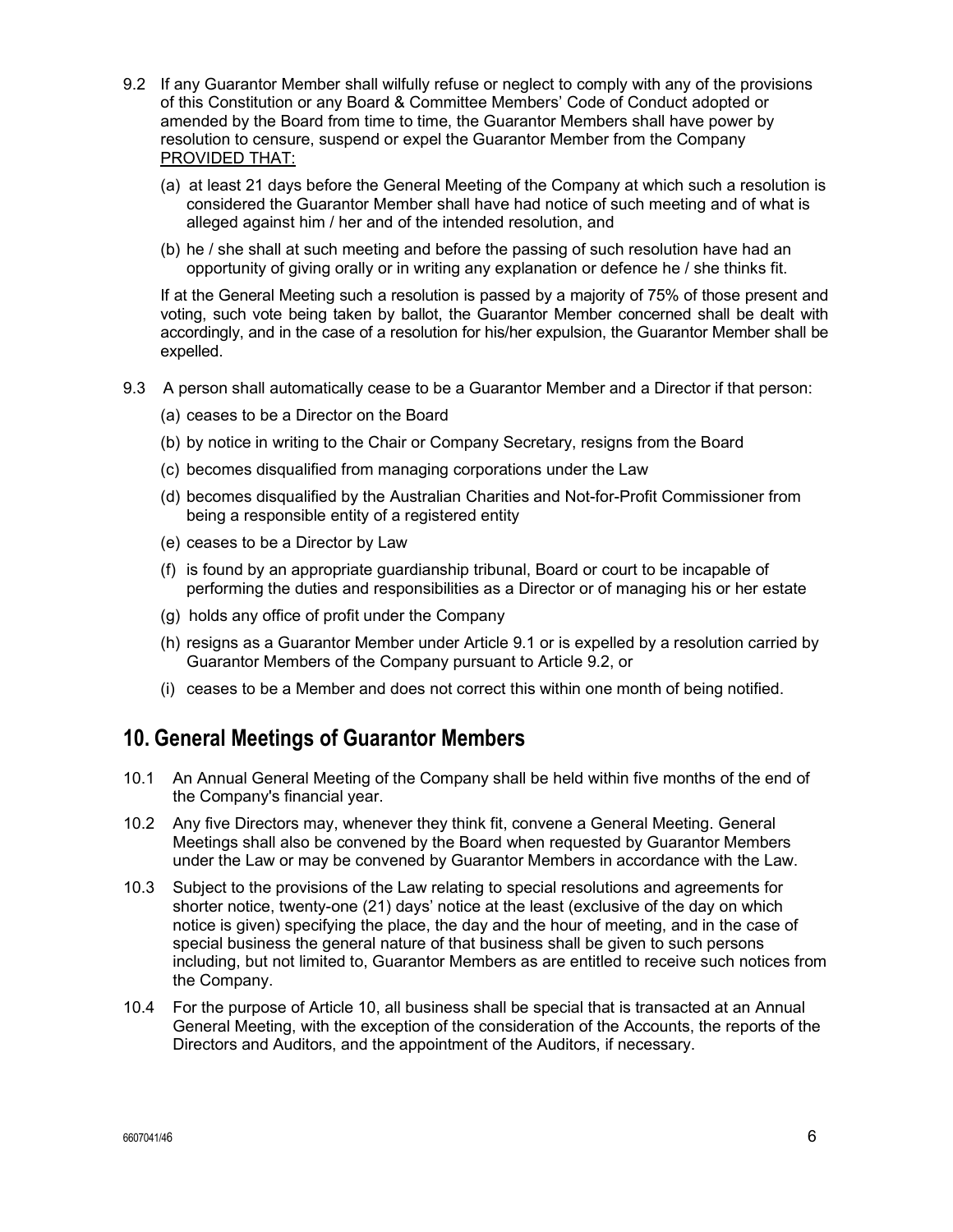# **11. Proceedings at General Meetings of Guarantor Members**

- 11.1 A General Meeting must be held at a reasonable time and place or places, using any technology that gives the members as a whole a reasonable opportunity to participate.
- 11.2 The quorum necessary for the transaction of the business of any General Meeting shall be a majority of the numbers of Guarantor Members.
- 11.3 If within half an hour from the time appointed for the General Meeting a quorum is not present, the General Meeting, if convened upon the requisition of Guarantor Members, shall be dissolved and in any other case it shall stand adjourned to the same day in the next week at the same time and place, or to such other day and at such other time and place as the Guarantor Members may determine. If at the adjourned meeting a quorum is not present within half an hour from the time appointed for the meeting, the Guarantor Members present (being not less than three) shall be a quorum.
- 11.4 The Chair shall preside as chair at every General Meeting of the Company, or if there is not a Chair, or if he / she is not present within fifteen minutes after the time appointed for the holding of the meeting or is unwilling or unable to act, the Deputy Chair shall preside as chair, or if the Deputy Chair is not present or is unwilling or unable to act, then the Directors present shall elect one of their number to preside as Chair of the meeting.
- 11.5 The Chair may, with the consent of any meeting at which a quorum is present (and shall if so directed by the meeting), adjourn the meeting from time to time and from place to place, but no business shall be transacted by any adjourned meeting other than the business left unfinished at the meeting from which the adjournment took place. When a meeting is adjourned for thirty days or more, notice of the adjourned meeting shall be given as in the case of an original meeting. Save as aforesaid it shall not be necessary to give any notice of an adjournment or the business to be transacted at an adjourned meeting.
- 11.6 At any General Meeting a resolution put to the vote of the meeting shall be decided on a show of hands unless a poll is (before or on the declaration of the result of the show of hands) demanded:
	- (a) by the Chair, or
	- (b) by at least three Guarantor Members present.

Unless a poll is so demanded, a declaration by the Chair that a resolution has, on a show of hands, been carried or carried unanimously, or by a particular majority, or lost, and an entry to that effect in the book containing the minutes of the proceedings of the Company shall be conclusive evidence of the fact without proof of the number or proportion of the votes recorded in favour of or against the resolution.

- 11.7 If a poll is duly demanded it shall be taken in such a manner and either at once or after an interval or adjournment or otherwise as the Chair directs, and the result of the poll shall be the resolution of the meeting at which the poll was demanded, but a poll demanded on the election of a chair or on a question of adjournment shall be taken forthwith.
- 11.8 In the case of an equality of votes whether on a show of hands or on a poll, the Chair of the meeting at which the show of hands takes place or at which the poll is demanded shall be entitled to a second or casting vote.
- 11.9 A Guarantor Member may vote in person or by proxy allocated to another Guarantor Member. On a show of hands or on a poll, every person present who is a Member shall have their one vote plus one for each proxy carried provided no person exercises in person or by proxy more than four deliberative votes.
- 11.10 The instrument appointing a proxy shall be in writing under the hand of the appointor. The instrument appointing a proxy shall be deemed to confer authority to demand or join in demanding a poll.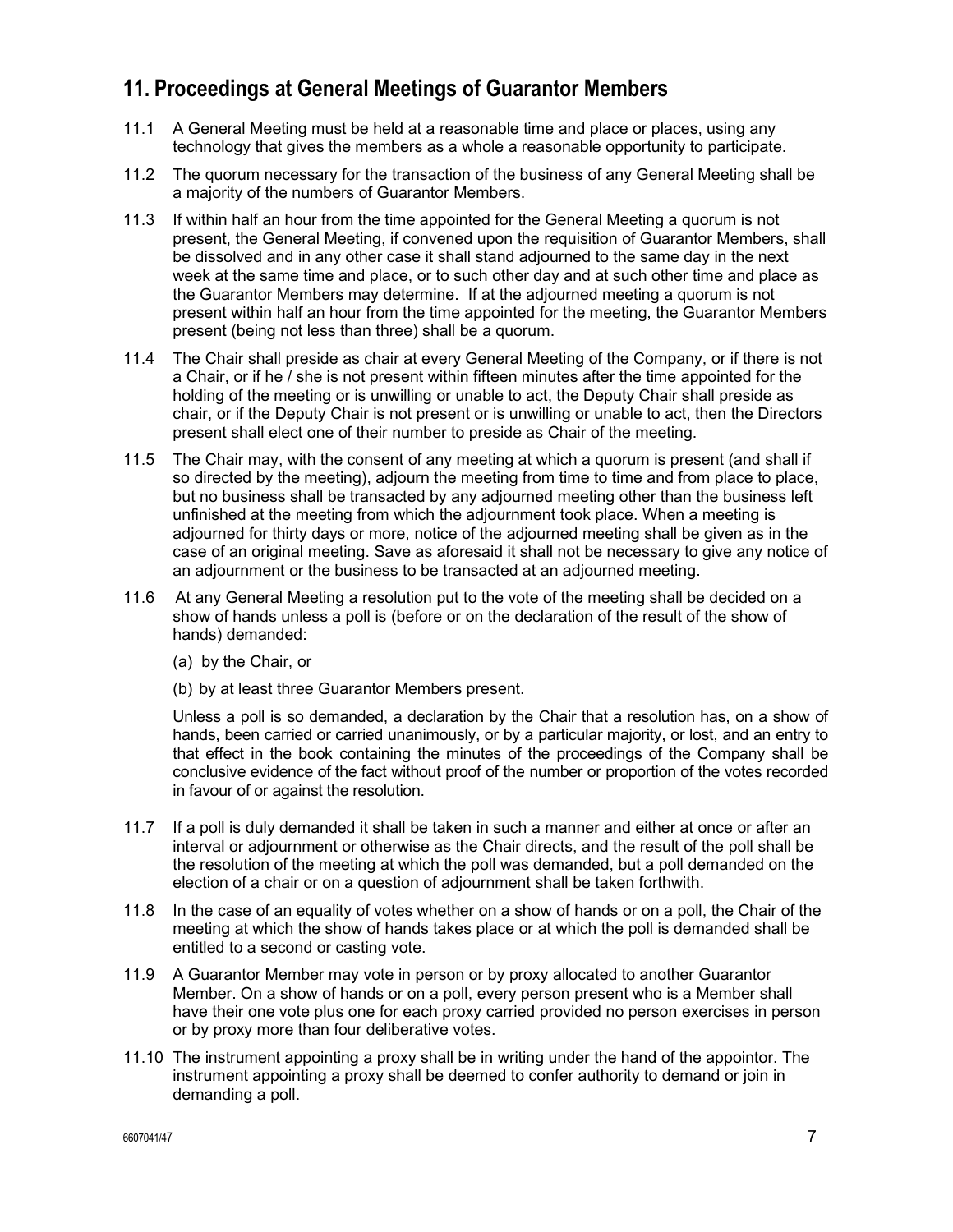A Guarantor Member shall be entitled to instruct his / her proxy to vote in favour of or against any proposed resolutions. Unless otherwise instructed the proxy may vote as he / she thinks fit.

11.11 The instrument appointing a proxy may be in the following form or in a common or usual form:

#### OXFAM AUSTRALIA

|  | to vote for me on my behalf at the (Annual General Meeting or General Meeting as the case may be) of |
|--|------------------------------------------------------------------------------------------------------|
|  | the Company to be held on the day of 20 and at any adjournment thereof                               |

My proxy is hereby authorised to vote \*in favour of / \*against the resolution/s.

| SIGNED this | dav of |  |
|-------------|--------|--|
|-------------|--------|--|

*\* delete as appropriate* 

Note: In the event of the Guarantor Member desiring to vote for or against any resolution he / she shall instruct his / her proxy accordingly. Unless otherwise instructed, the proxy may vote as he / she thinks fit.

- 11.12 The instrument appointing a proxy under which it is signed, shall be deposited at the registered office of the Company or at such other place as is specified for that purpose in the notice convening the General Meeting before the commencement of the General Meeting.
- 11.13 A vote given in accordance with the terms of an instrument of proxy shall be valid notwithstanding the previous death or unsoundness of mind of the principal, or revocation of the instrument or of the authority under which the instrument was executed, if no intimation in writing of such death, unsoundness of mind or revocation as aforesaid has been received by the Company at the registered office before the commencement of the meeting or adjourned meeting at which the instrument is used or the power exercised.

# **12. Election of Office Bearers**

- 12.1 The Directors shall elect from amongst themselves a Chair and a Deputy Chair.
- 12.2 Subject to Article 15.2.2, all Office Bearers shall retire at the second Annual General Meeting following their elections as or appointment as Office Bearers.
- 12.3 A person who has been elected or appointed to the same Office Bearer position for three continuous terms shall be ineligible to be elected or appointed to that position until at least the second Annual General Meeting following that person's retirement from that position but that person may stand for the other Office Bearer position.
- 12.4 A casual vacancy in an Office Bearer position shall be filled by a Director chosen by resolution of the Board.

### **13. Oxfam Members**

13.1 A person who is not a Salaried Staff member is eligible to register as a Member of the Company if they meet the criteria set by the Board from time to time and comply with the procedure established by the Board from time to time.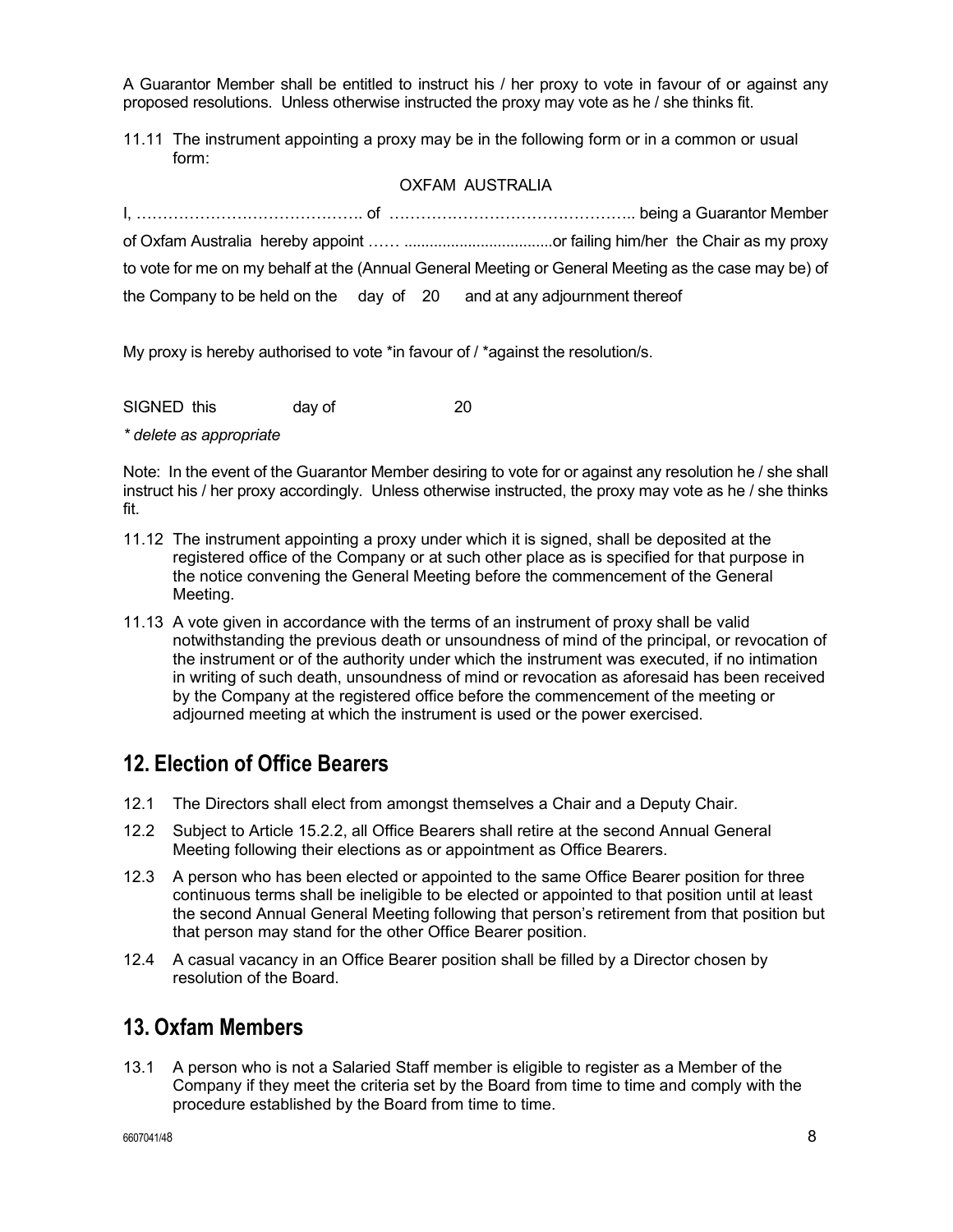- 13.2 Upon becoming registered as a Member, the applicant does not thereby become a Guarantor Member. The requisite conditions for classification as a Guarantor Member are set out in Article 8.
- 13.3 Members' status is personal and is not transferable.
- 13.4 The status of Member is granted for a period of up to two financial years and expires on the second 30th June following that person being granted Member status. Member status is automatically renewed on expiry for a period of two financial years (ending on 30 June) if the criteria established by the Board continues to be met.
- 13.5 Members have the following rights:
	- (a) to participate in seminars, events and other community activities of the Company that the Board determine are open to Members
	- (b) to receive relevant Oxfam Australia Publications and such other services of the Company as the Board decides from time to time, and
	- (c) to, at no expense to the Company, attend an annual meeting of the Company at which the Company, through the Chair, will provide a report on the work of the Company.

# **14. The Board of Company**

#### 14.1 **Composition of the Board**

- 14.1.1. The Board shall consist of a minimum of eight (8) Directors and a maximum of twelve (12) Directors appointed in accordance with this Constitution.
- 14.1.2. The Staff Participant and the Chief Executive shall have the right to attend, speak at, and receive notices of Board Meetings and General Meetings but shall not have a right to vote and shall not be a Director nor a Guarantor Member.

#### 14.2 **Staff Participant**

- 14.2.1. All Salaried Staff, except the Chief Executive, who are Salaried Staff both at the end of the preceding financial year and at the time of elections for the Staff Participant held pursuant to this Constitution, shall be eligible to be elected as the Staff Participant on the Board.
- 14.2.2. The elections for Staff Participant shall be held at least twenty-one (21) days prior to the Annual General Meeting of the Company, and conducted by the Company Secretary or his/her nominee in such a manner as he/she shall see fit.
- 14.2.3. The Staff Participant to the Board shall hold office from the date of the following Annual General Meeting and shall retire at the second Annual General Meeting following his / her appointment.
- 14.2.4. The Staff Participant will be deemed to have resigned from that position if he or she would no longer be eligible to be elected to that position as set out in Article 14.2.1.
- 14.2.5. The Staff Participant may be removed from that position in accordance with the procedure established by the Board.
- 14.2.6. A casual vacancy in the office of Staff Participant shall be filled by a person otherwise eligible for election to that position under this Constitution, by way of secret ballot (conducted in such manner as the Company Secretary or his/her nominee shall see fit) in which all Salaried Staff may vote. Such Staff Participant will hold that position until the Annual General Meeting at which the Office Bearer they are replacing would have retired pursuant to Article 14.2.3.

#### 14.3 **Powers and Duties of the Board**

14.3.1. Subject to the provisions of the Law and this Constitution, the management and control of the business and affairs of the Company is vested in the Directors, who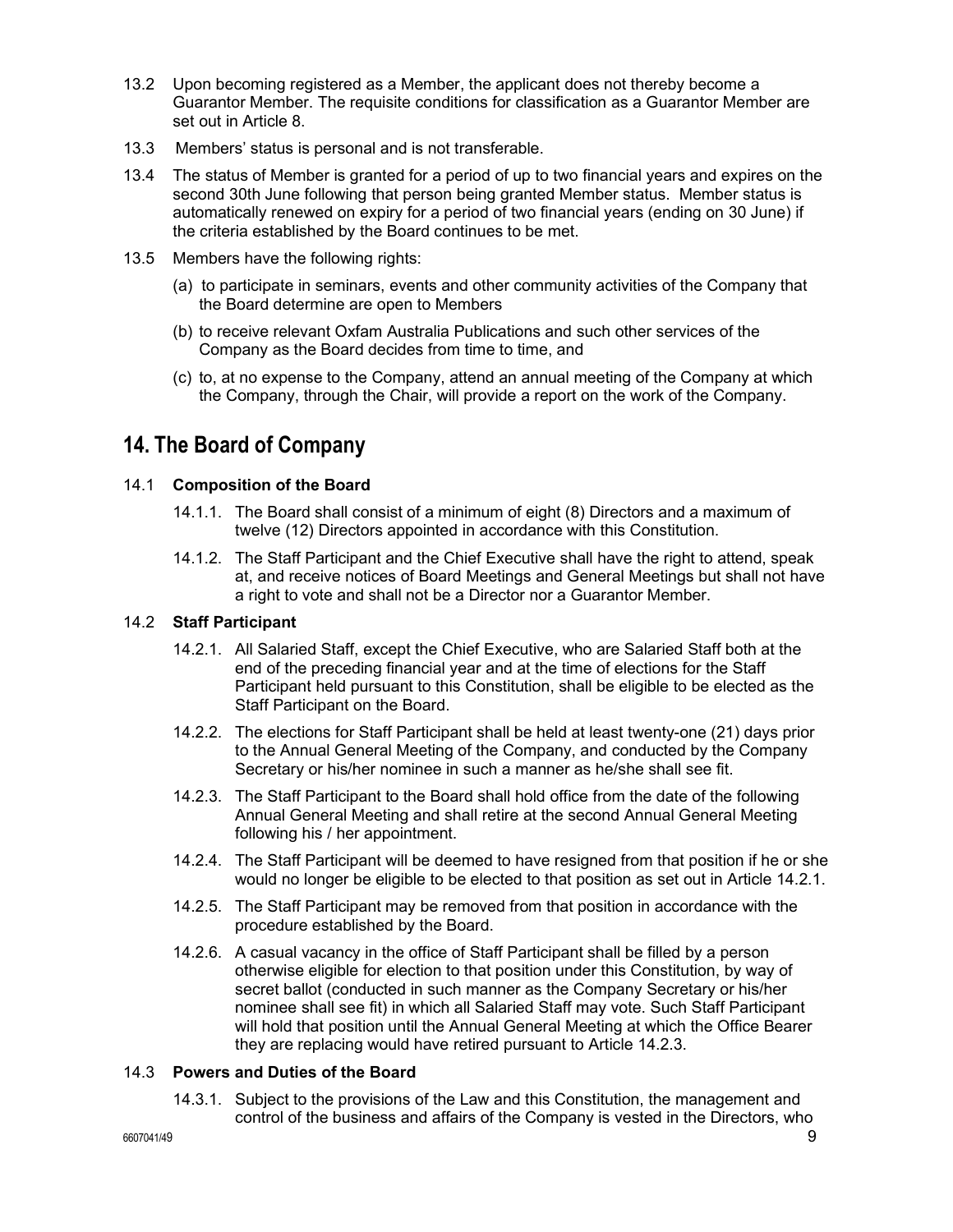may exercise all powers as the Company by Law or otherwise is authorised to do, but which are not by this Constitution or by statute directed or required to be exercised or done by the Company in General Meeting.

- 14.3.2. The Board shall cause minutes to be made:
	- (a) of all appointments of officers
	- (b) of the names of the Guarantor Members and Directors present at all meetings of the Company and of the Board, and
	- (c) of all proceedings at all meetings of the Company and of the Board.

Such minutes shall be signed by the chair of the meeting at which the proceedings were held or by the chair of the next succeeding meeting.

- 14.3.2. The Board may invite a prominent person or persons to act as Patron of the Company and may confer Honorary Life Membership on any person whom it considers has rendered outstanding service to the Company.
- 14.3.3. The Board will appoint a Chief Executive for such term and upon such conditions including remuneration as it thinks fit. The Chief Executive shall have such powers as are determined by the Board from time to time.
- 14.3.4. The Board will review and approve all payments made by the Company to Directors in accordance with the Law.

### **15. Appointment of Directors**

#### 15.1 **Appointment as a Director**

- 15.1.1. A Director may only be appointed by a majority resolution of the Board.
- 15.1.2. The Board may not appoint a person as a Director if that person is not eligible to be appointed as a Director pursuant to Article 15.3.

#### 15.2 **Terms of Office**

- 15.2.1. Subject to Articles 15.2.2 and 15.2.3, each Director shall retire at the earlier of:
	- (a) the expiration of a three year term from the date of his / her appointment, and
	- (b) the date specified by the Board at the time of his / her appointment.
- 15.2.2. A person who has served as a Director for 9 consecutive years must resign at the Annual General Meeting following the end of their ninth consecutive year as a Director and may not be appointed as a Director for a period of two years after this date.
- 15.2.3. Subject to 15.2.2, if a Director is appointed as an Officer Bearer and the current term of that person as a Director is less than the current term of that person as an Office Bearer, that Director's term is automatically extended to the expiry of their term as an Office Bearer.

#### 15.3 **Qualifications**

- 15.3.1. To be eligible to be appointed as a Director a person must:
	- (a) be a Member pursuant to Article 13 and as determined in Board policies and agree to immediately become a Guarantor Member if elected as a Director
	- (b) be legally eligible to be a director of the Company
	- (c) not currently be receiving financial benefit from the Company or its subsidiary companies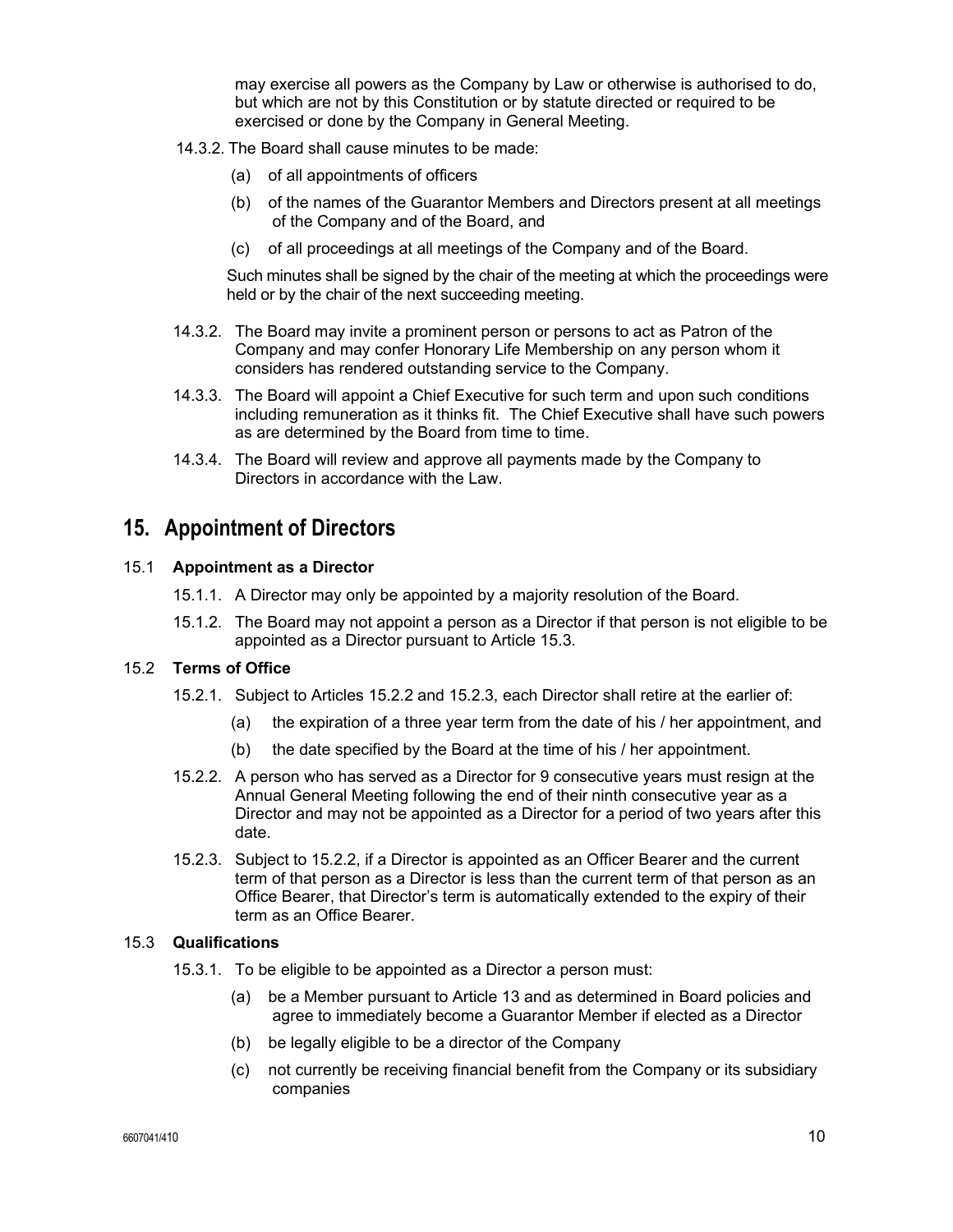- (d) not have been a Salaried Staff member of the Company or its subsidiary companies in the two years prior to the date of the closing of nominations, and
- (e) have been nominated for the position as a Director by the Nominations Committee.

#### 15.4 **Vacancies**

- 15.4.1. If the resignation or removal of a Director causes a vacancy on the Board, the Board will determine whether to fill the position depending on:
	- (a) current Board workload
	- (b) timing of the next Annual General Meeting, and
	- (c) requirements under this Constitution to meet quorum numbers.
- 15.4.2. The continuing Directors may act notwithstanding any vacancy on the Board.

### **16. Meetings of Directors**

#### 16.1 **Proceedings of the Board**

- 16.1.1. The Board may meet together for the dispatch of business, adjourn and otherwise regulate its meetings as it thinks fit. Notice of such meetings shall be provided at least seven days prior to the meeting.
- 16.1.2. The Company Secretary shall, on the requisition of at least five Directors, convene a special meeting of Directors, with 24 hours' notice to consider specific business notified at the time of calling the meeting,
- 16.1.3. Subject to this Constitution, questions arising at any meeting of the Board shall be decided by a majority of votes and a determination by a majority of the Directors of the Board present shall for all purposes be deemed a determination of the Board. In case of an equality of votes the chair of the meeting shall have a second or casting vote.
- 16.1.4. The quorum necessary for the transaction of the business of the Board shall be a majority of the number of Directors, or such greater number of Directors as may be fixed by the Board.
- 16.1.5. For the purpose of this Constitution, the contemporaneous linking together by telephone, radio, closed circuit television or other electronic means or audio-visual communication or other means of communication of a number of Directors not less than the quorum, whether or not any one or more of the Directors is out of the Commonwealth of Australia shall be deemed to constitute a meeting of the directors and all the provisions in the Constitution as to meeting of the Directors shall apply to such meetings as long as the following conditions are met:
	- (a) All the Directors for the time being entitled to receive notice of a meeting of the Directors may receive notice of such a meeting by telephone or other means of communication and be linked by telephone or such other means for the purposes of such meeting.
	- (b) Each of the Directors taking part in the meeting by telephone or other means of communication must be able to hear each of the other Directors taking part at the commencement of the meeting.
	- (c) At the commencement of the meeting each Director must acknowledge his or her presence for the purpose of a meeting of the Directors of the Company to all other Directors taking part, and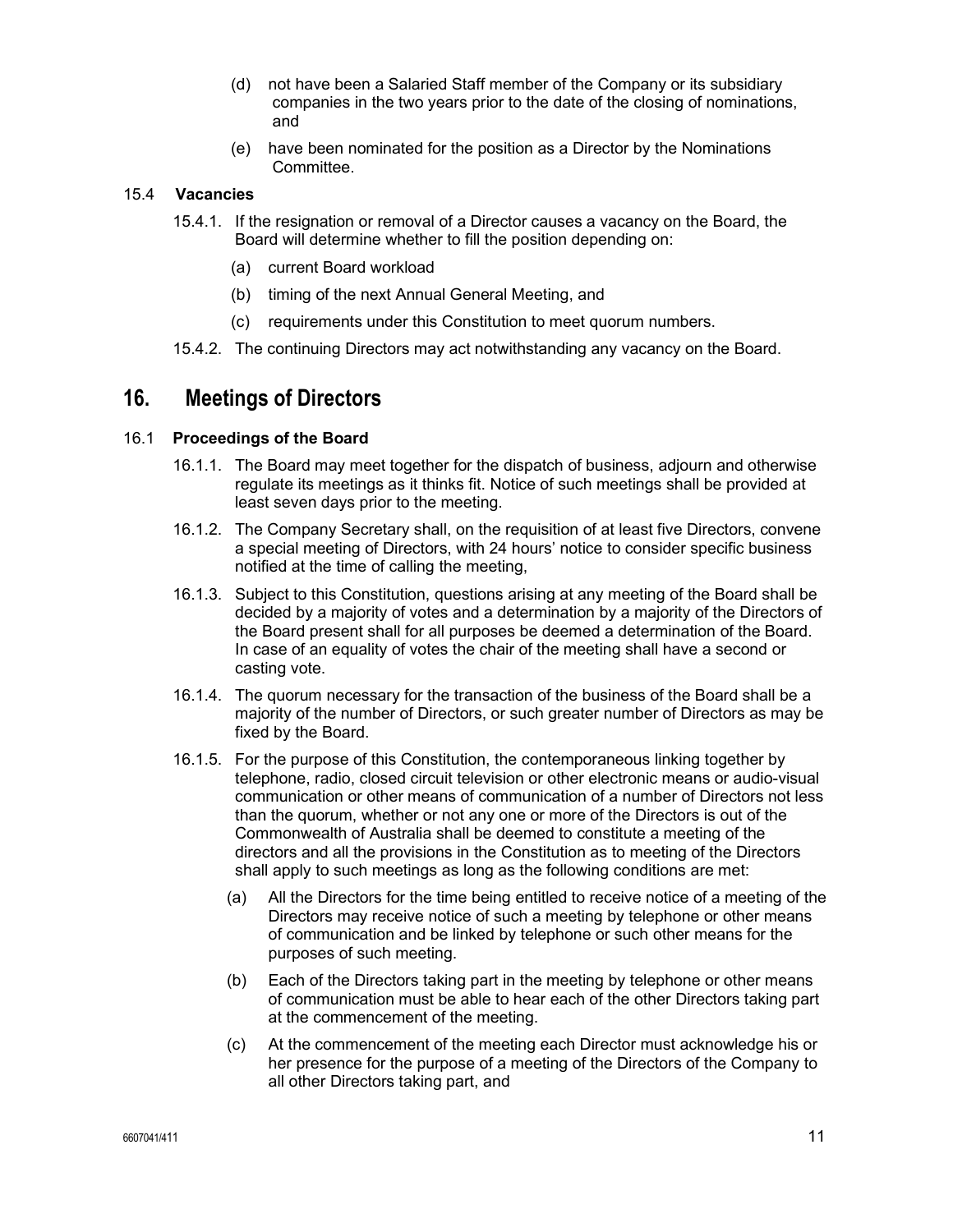(d) A Director may not leave the meeting by disconnecting his or her telephone or other mean of communication unless he or she has previously obtained the express consent of the Chair of the meeting, and a Director shall be presumed to have been present and to have formed part of the quorum at all times during the meeting by telephones or other means of communication unless he or she has previously obtained the express consent of the Chair of the meeting to leave the meeting as aforesaid.

A minute of the proceedings at such a meeting by telephone or other means of communication shall be sufficient evidence of such proceedings and of the observance of all formalities if certified as a correct minute by the Chair of the meeting.

- 16.1.6. The Chair shall preside as chair at every meeting of the Board, or if there is no Chair, or if at any meeting at which he / she is not present within fifteen minutes after the time appointed for holding the meeting or if being present, he / she is unwilling or unable to preside, the Deputy Chair shall preside as chair, or if the Deputy Chair is not present at the meeting then the members may choose one of their number to preside as chair of the meeting.
- 16.1.7. The Board may delegate any of its powers and / or functions (not being duties imposed on the Board as the Directors of the Company by the Law or the general law) to one or more committees including such other persons as the Board thinks fit.
- 16.1.8. All acts done by any meeting of the Board, of a committee or by any Director shall, notwithstanding that it is afterwards discovered that there was some defect in the appointment of any such Board, committee or Director, or that the Directors were disqualified, be as valid as if every such person had been duly appointed and was qualified to be a Director or committee member.
- 16.1.9. A resolution may be passed without holding a meeting of the Board if all the Directors in Australia entitled to vote on the resolution sign or otherwise agree to the resolution in the manner set out in this Article.

Each Director may sign:

- (a) a single document setting out the resolution and containing a statement that they agree to the resolution, or
- (b) separate copies of that document, as long as the wording of the resolution is the same in each copy.

A resolution may also be sent by email to the Directors and the Directors may agree to the resolution by sending a reply email to that effect, including the text of the resolution in their reply. The resolution will be deemed to have been passed when the last Director in Australia and entitled to vote on the resolution signs or otherwise agrees to the resolution in the manner set out in this Article.

16.1.10. A Company Secretary shall, in accordance with the Law, be appointed by the Board for such term, upon such conditions as it thinks fit and any Company Secretary so appointed may be removed by it.

### **17. Committees**

#### 17.1 **Standing Committees**

17.1.1. Any standing committee formed by the Board shall conform to any terms of reference and regulations that may be given by the Board and to Board policies. Any Salaried Staff on such committees shall not have the right to vote on such committees. Any person appointed to such committee shall not be entitled to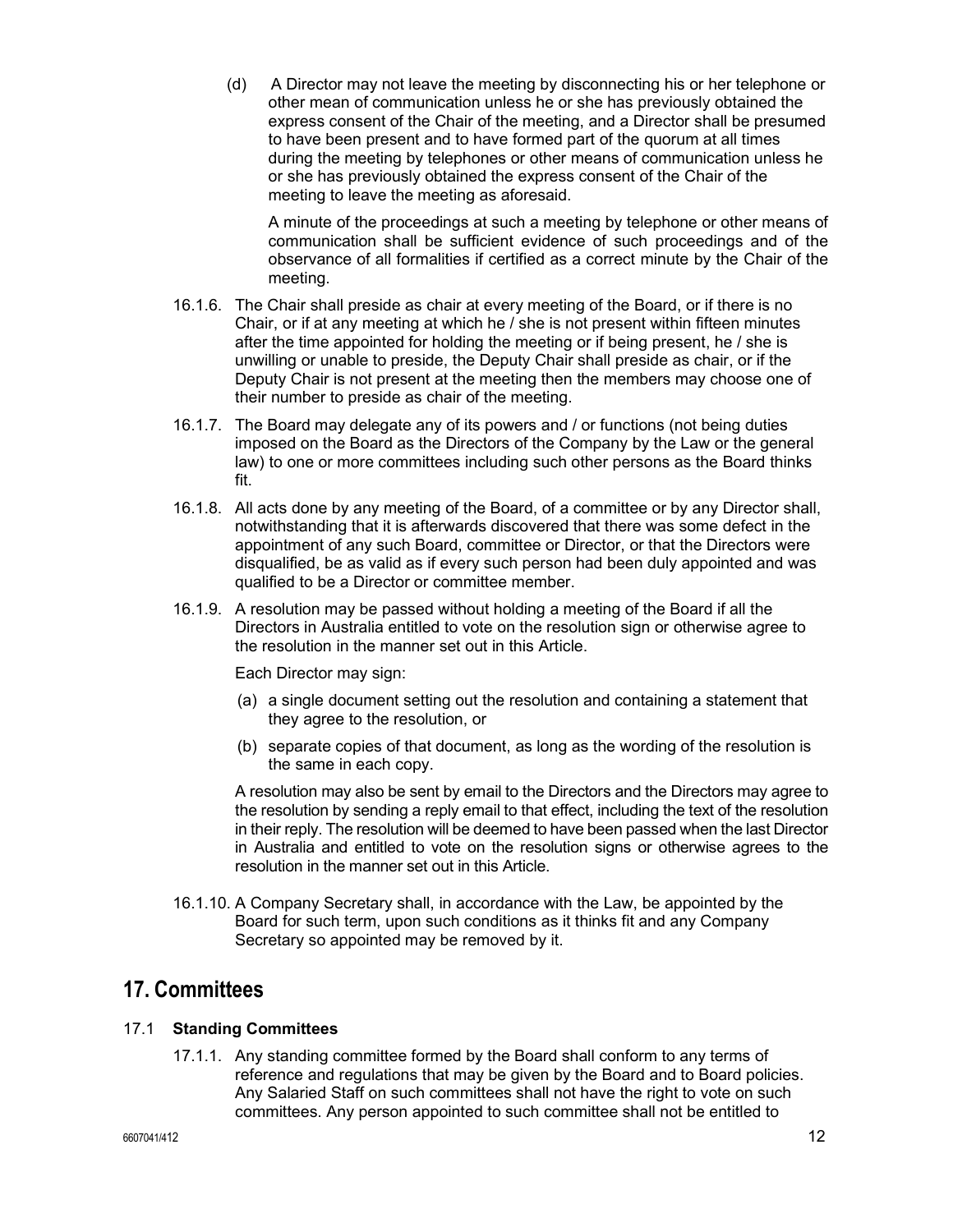remuneration for their services on such sub-committee, but shall be entitled to reimbursement for out-of-pocket expenses incurred in respect of the business of any such sub-committee.

#### 17.2 **Advisory Committees**

17.2.1. The Board may appoint one or more advisory committees consisting of Directors and such other persons as the Board thinks fit. Such advisory committees shall act in advisory capacity only. They shall conform to any terms of reference and regulations that may be given by the Board. Any person appointed to such committee shall not be entitled to remuneration for their services on such subcommittee but shall be entitled to reimbursement for out-of-pocket expenses incurred in respect of the business of any such sub-committee.

#### 17.3 **Committee Chairs and meetings**

17.3.1. The chair of every standing committee or advisory committee shall be appointed by the Board, usually from Directors. Every standing committee or advisory committee may meet and adjourn as it thinks proper. Questions arising at any meeting shall be determined by a majority of votes of the members of the committee present, and in the case of an equality of votes the chair shall have a second or casting vote.

#### 17.4 **Nominations Committee**

- 17.4.1. The Board shall appoint a committee to nominate persons for appointment as Directors (the **"Nominations Committee"**) in accordance with the terms of reference and regulations established by the Board from time to time.
- 17.4.2. The Nominations Committee shall comprise of the following six (6) members:
	- (a) the Chair of the Board
	- (b) the Chair of the Governance Committee of the Board (or, if no such committee has been established and is continuing, a Director selected by the Board), and
	- (c) any four persons proposed by the Nominations Committee, and endorsed by the Board, provided such persons are Members pursuant to Article 13 and as determined in Board policies, but not Directors or Guarantor Members (the **"Community Advisors"**).
- 17.4.3. **Transitional arrangements:** Notwithstanding any other provision of this Constitution, the members and expiry date of the terms of the members of the Nominations Committee at 15 July 2016 shall be determined by resolution of the Board provided that the expiry of such term is no later than the Annual General Meeting held in 2018.
- 17.4.4. All members of the Nominations Committee shall not be entitled to remuneration for their services on the Nominations Committee but shall be entitled to reimbursement for out-of-pocket expenses incurred in respect of the business of the Nominations Committee.
- 17.4.5. If a Community Advisor resigns from the Nominations Committee or is removed by a resolution of the Board, the Nominations Committee shall propose another person to be a Community Advisor for the Board's endorsement.

### **18. Seal**

The Board shall provide for the safe custody of the Seal that shall only be used by the authority of the Board or of a committee of the Board authorised by the Directors on their behalf. Every instrument to which the Seal is affixed shall be signed by a Director and shall be countersigned by the Company Secretary or by a second Director, or by the Chief Executive, or by some other person appointed by the Board.

 $\frac{6607041}{413}$  13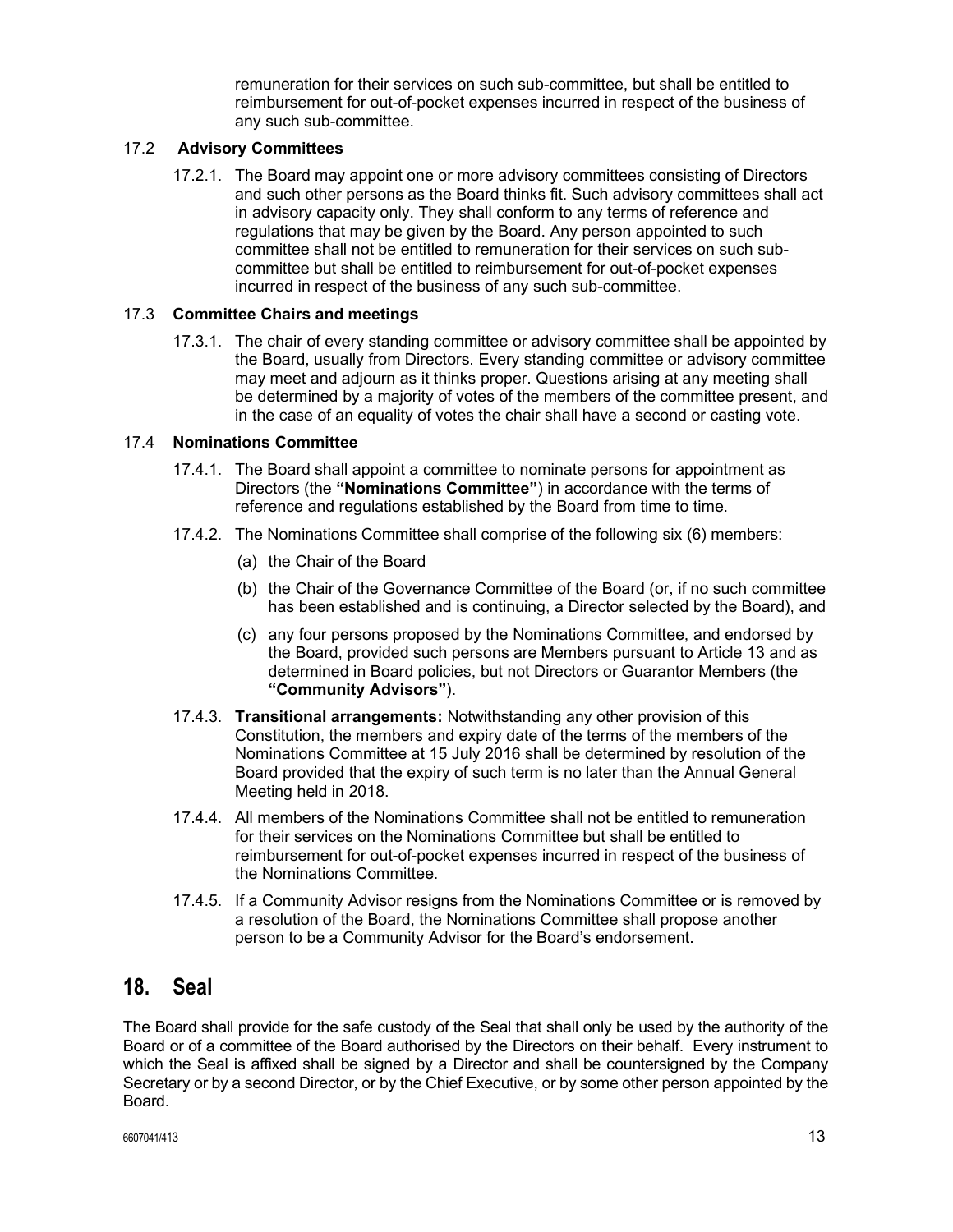# **19. Accounts**

The Board shall cause proper accounting records to be kept, including the sums of money received and expended by the Company, the manner in which such receipts and expenditure takes place, and of the property and liabilities of the Company. The Board shall take reasonable steps to make the accounting records available for inspection by the Guarantor Members.

### **20. Audit**

Once at least in every year, the accounts of the Company shall be examined by one or more properly qualified Auditor or Auditors who shall report to the Guarantor Members in accordance with the provisions of the Law. A properly qualified Auditor or Auditors shall be appointed and his / her or their duties regulated in accordance with the Law.

### **21. Notices**

- 21.1 Any notice required by law or by or under this Constitution to be given to any Guarantor Member shall be given by:
	- (a) sending it by post to him / her at his / her registered address, or to the address, if any supplied by him / her for the giving of notices
	- (b) sent by fax to the person's current fax number for notices, or
	- (c) sending it by email to the person's current email address for notices.
- 21.2 When a notice is sent by post, service of the notice shall be deemed to be effected by properly addressing, prepaying, and posting a letter containing the notice, and to have been effected in the case of a notice of a General Meeting on the day after the day of its posting, and in any other case at the time at which the letter would be delivered in the ordinary course of post.
- 21.3 When a notice is sent by email, service of the notice shall be deemed to be effected when sent, except where:
	- (a) the sender receives a delivery failure notification indicating that the email has not been delivered to the information system of the recipient, or
	- (b) the time of dispatch is not before 5.00pm (sender's local time) on a business day not being a public holiday in Victoria in which case the notice shall be deemed to have been received at 9.00am (sender's local time) on the next business day.
- 21.4 When a notice is sent by facsimile transmission, service of the notice shall be deemed to be effected by properly addressing a letter containing the notice, and to have been effected when the transmission has been completed except where:
	- (a) the sender's machine indicates a malfunction in transmission and the recipient immediately notifies the sender of an incomplete transmission in which case the facsimile transmission shall be deemed not to have been given or served, or
	- (b) the time of dispatch is not before 5.00pm (sender's local time) on a business day not being a public holiday in Victoria in which case the notice shall be deemed to have been received at 9.00am (sender's local time) on the next business day.
- 21.5 Notice of every General Meeting shall be given in any manner herein before authorised to:
	- (a) every Guarantor Member except those Guarantor Members for whom the Company has no registered address or other address or an address for the giving of notices to them
	- (b) the Staff Participant, and